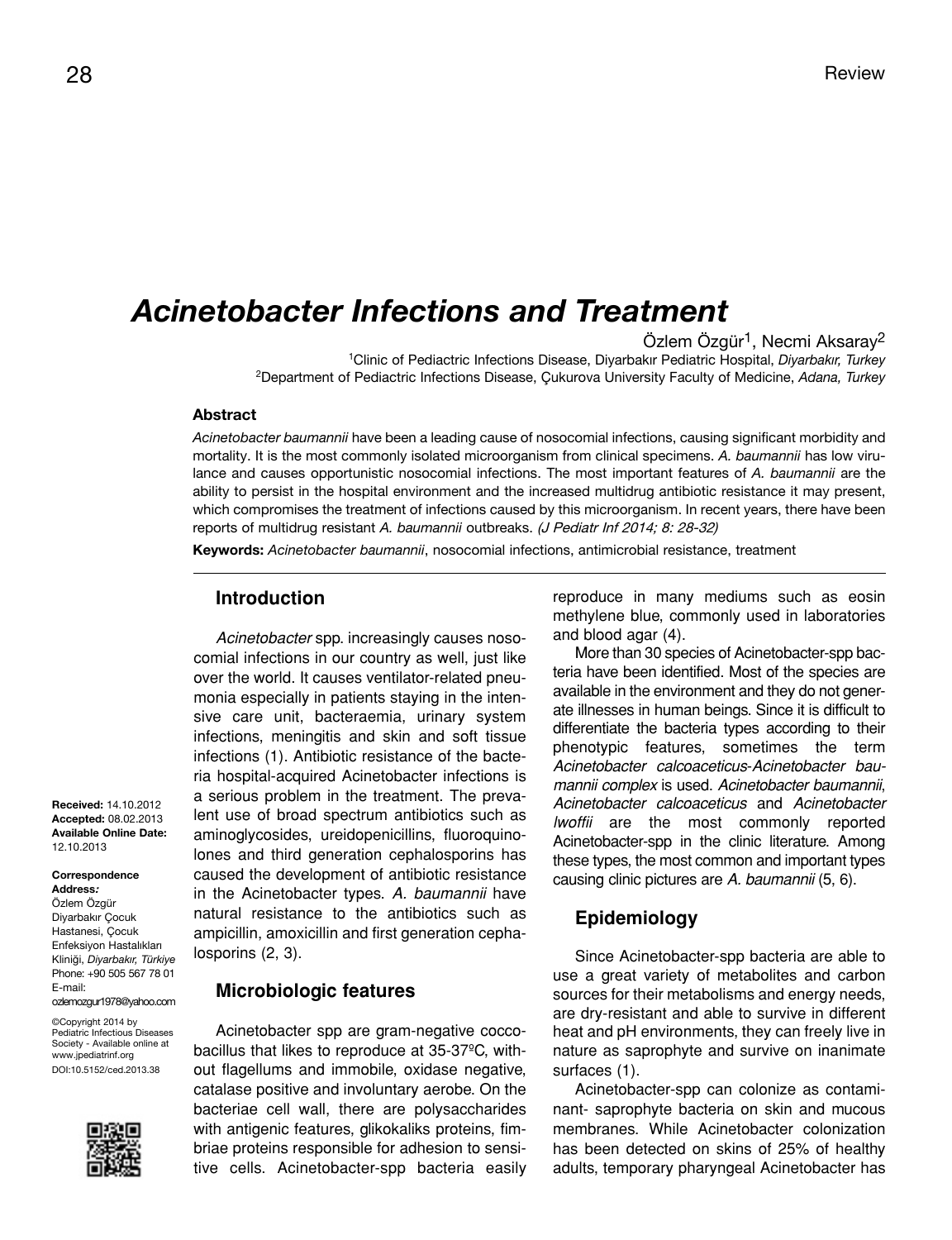been found on the skins of 7% of children and adults. Acinetobacter-spp are the most common gram-negative bacteria that hospital personnel carry on their skins. The multiple-resistant Acinetobacter in the stool of intensive care unit patients has been isolated and colonization was detected in the 45% of tracheostomy patients (4, 6)**.**

Even though Acinetobacter prevalence varies according to the type of clinic samples and from country to country, it has noticeably increased in the last 20 years. According to the data of Centers for Disease Control and Prevention and National Nosocomial Infection Surveillance, it was reported that Acinetobacter-spp were responsible agents in the 2.4% of nosocomial sepsis, 2.1% of surgical wound infections, 1.6% of nosocomial urinary system infections and 6.9% of nosocomial pneumonia (7, 8).

# **Risk factors**

While alcoholism, smoking, chronic lung disease, diabetes mellitus and living in tropical climates are the risk factors in community-acquired Acinetobacter infections; elongated hospital stays, surgical intervention, presence of lesions on the body, previously acquired infections, the use of broad spectrum antibiotics, central venous or the presence of urinary system catheter, hospitalization in intensive care unit or burn unit, parenteral nutrition, mechanic ventilation and more importantly deficiencies in the infection control programs implemented at hospitals are the factors increasing the risks in nosocomial infections (9, 10).

### **Pathogenesis and virulence factors**

The fact that Acinetobacter types are able to survive o dry and lifeless surfaces and their ability to adopt to changing environmental conditions is an important factor in pathogenesis. Other factors effective in the virulence Acinetobacter types are as follow (11-14):

#### **Polysaccharide capsule**

It is composed of L-rhamnose D-glucose, D-mannose and D-glucuronic acid. It enables the surface of the bacteria to be hydrophilic and helps the bacteria to be protected from phagocytose. Additionally, it also allows the bacteria colonies to cling onto surfaces of invasive instruments such as intravenous catheter and tracheal cannula, and penetrate into deeper tissues.

#### **Sticking to the cells**

Surface components in polysaccharide structure, fimbrias in glycoprotein structure and membrane components enable the bacteria to stick to the cell surfaces. OmpA (AbOmpA), which is a surface protein with 38 kDa molecular weight present on the *A.baumannii* cell wall also plays a role in allowing the bacteria to stick to the epithelial surfaces. AbOmpA causes apoptosis of epithelial cells as the reason for the emission of proapoptotic molecules.

#### **Lipopolysaccharide and enzyme production**

On the *baumannii* cell wall, there exist various lipopolysaccharides (LPS) whose structures and antigenic features are known. Another factor in the virulence is the enzymes that Acinetobacter produces in great amounts and secretas out of the cell. It was demonstrated in i*n-vivo* and *in-vitro* studies that this caused lipid destruction of the enzymes and had a negative impact on the neutrophils.

#### **Biofilm formation**

*A. baumannii;* formation on surfaces such as steel, polystyrene and glass together with biotic surfaces such as episthelial cells may constitute biofilm. It is thought that important cellular components regarding biofilm formation in Acinetobacter spp are the pili formation systems and OmpA protein released out of the cell.

#### **Other factors effective in pathogenesis**

*A. baumannii* strains have the ability to use different iron resources and an independent iron recovery system enabling the host to colonize. The requirement to be able to use the iron in the environment for the bacteria to reproduce plays a crucial role in the pathogenesis of the infection.

# **Infections caused by Acinetobacter**

#### **Respiratory tract infections**

It was reported that Acinetobacter spp cause community-acquired bronchiolitis and tracheobronchitis in children, and tracheobronchitis in healthy adults (1, 15).

The most common infection caused by Acinetobacter spp is pneumonia and Acinetobacter causes both community-acquired and nosocomial pneumonia. Communityacquired pneumonia develops in conditions such as alcoholism and smoking in adults, diabetes mellitus, renal failure and underlying lung disease that weaken host immunity. It reaches greater levels of prevalence in regions with tropical climate. Community-acquired pneumonia caused by Acinetobacter spp is usually suddenonset and have fulminant progression. Septic shock is seen in 1/3 of the patients. There are many publications in the literature reporting that mortality rate in communityacquired pneumonia varies between 40-60% (16-18).

In the US in 2008, the National Healthcare Safety Network (NHSN) reported that the most important agent in gram negative nosocomial infections was Acinetobacter spp and this bacteria was responsible for the infection in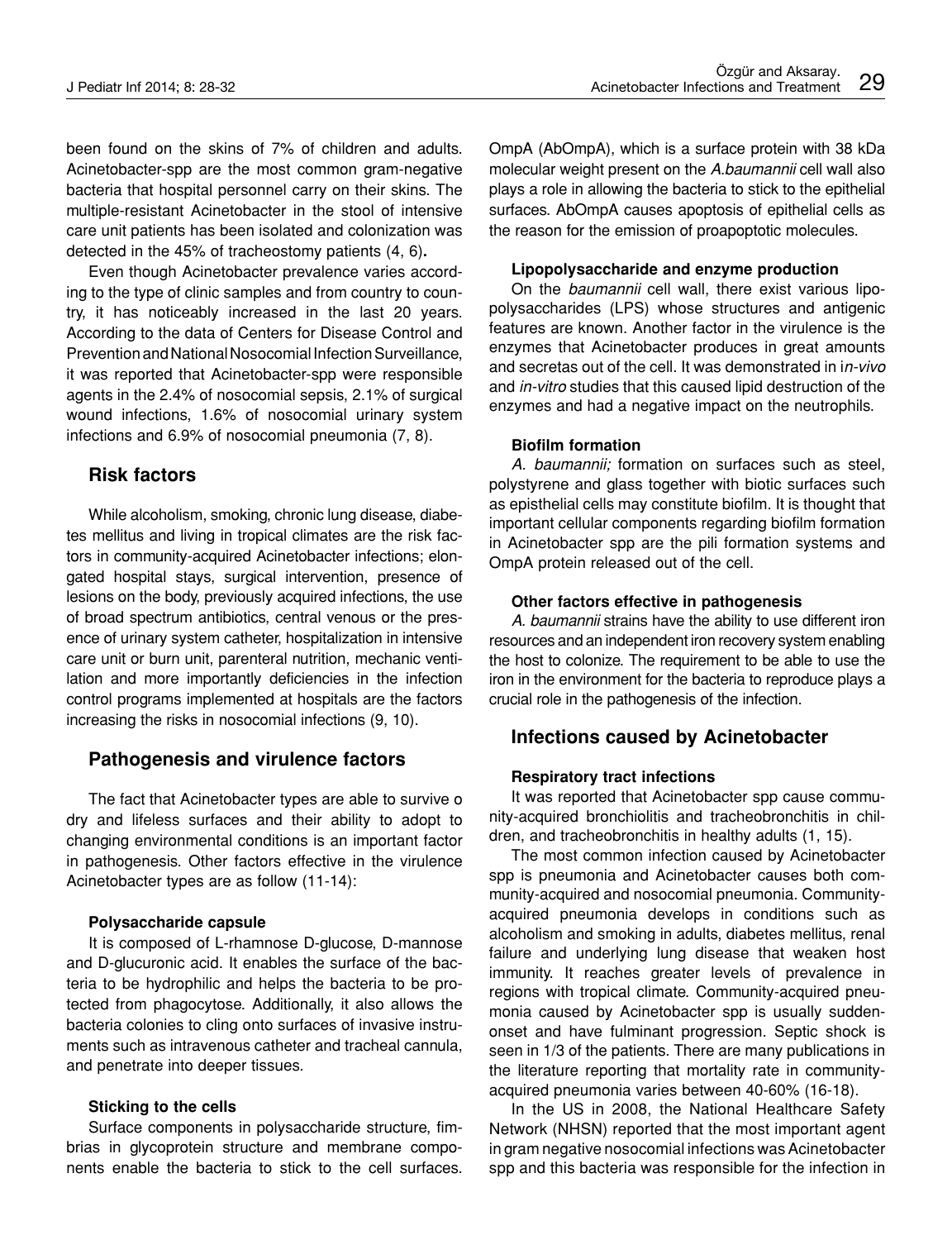8.4% of ventilator-related pneumonias (19). In the nosocomial Acinetobacter pneumonia, multilober involvement, cavitation, pleural effusion and bronchopulmonary fistula formation were observed. In the nosocomial Acinetobacter pneumonia, mortality is reported to between 35-70%. The existence of bacteremia or sepsis symptoms and presence of previous colonization is a negative is a sign of poor prognosis in nosocomial Acinetobacter pneumonia (1, 17).

#### **Bacteremia**

Acinetobacter spp cause 1.5% to 2.5% of the nosocomial bacteremia. Nosocomial Acinetobacter bacteremia is frequently associated with respiratory tract infections and intravenous catheter use and is less frequently associated with urinary tract, lesions, skin and abdomen infections (7, 20, 21). In about 1/3 of the patients with Acinetobacter bacteremia, septic shock develops. Mortality rate in Acinetobacter bacteremia is between 20 to 60%. Mortality of Acinetobacter pneumonia-caused bacteremia is higher than mortality of intravenous catheter-caused bacteremia (39% vs. 4%) (21-23).

#### **Endocarditis**

Acinetobacter-caused endocarditis might rarely develop on the natural and prosthetic cardiac valves. Acinetobacter-caused endocarditis has an acute onset and serious progression. Endocarditis developing on the natural cardiac valves may have greater mortality than prosthetic cardiac valves (24, 25).

### **Central nervous system infections**

Nosocomial *Acinetobacter meningitis* is rare. Neurosurgery interventions, cerebrospinal fluid leakage, intracranial haemorrhage and prior antibiotic use are risks factor in the development of Acinetobacter-caused meningitis. However, Acinetobacter meningitis has a high mortality (20-30%) and leaves serious neurological sequels in the patients (26-28).

Nosocomial Acinetobacter spp meningitis is rare and is generally seen in hot climates. In nosocomial meningitis, the bacteria are generally not highly resistant (29).

In nosocomial meningitis, most of the patients have the symptoms of fever and meningeal irritation, and these symptoms may be accompanied by seizure. Pleocytosis dominated by neutrophil is present in the cerebrospinal fluid. Cerebrospinal fluid has low level of glucose and high level of protein (27). In gram staining, Acinetobacter spp may morphologically be confused with *N. meningitidis* (1).

### **Skin-Soft tissue and bone infections**

Acinetobacter types may colonize in surgical and traumatic lesions, and may cause serious soft tissue infections, and develop into osteomyelitis. Acinetobactercaused soft tissue infections may be related to prosthetic material and may develop into infections requiring broadly spectrum debridement. Acinetobacter may also cause skin infections such as community-acquired and nosocomial cellulite and furuncle. It may cause cellulite formation at the catheter insertion site and may only heal by the removal of catheter (1, 30).

### **Urinary tract infection**

Acinetobacter-caused urinary tract infections are not frequent; however, Acinetobacter may frequently colonize in the urinary system, especially in the presence of catheter. Prevalence of catheter-caused urinary system infections is reported to be 1.2% (19).

#### **Other infections**

Acinetobacter spp may colonize in the eyes as well. It may cause corneal ulcerations, endophthalmitis and periorbital cellulite. It may cause infection in the eye after surgery or trauma (31, 32).

Acinetobacter spp may cause nosocomial sinusitis. This picture has been linked to the development of nosocomial pneumonia. Mechanical ventilation is a risk factor for nosocomial sinusitis (33).

Acinetobacter spp may cause septic arthritis, pancreatitis, hepatic abscess and peritonitis (1, 34).

# **Treatment of acinetobacter infections**

It is important to be able to differentiate between colonization and infection before the treatment. In the infections caused by antibiotic-resistant Acinetobacter, broad spectrum cephalosporins, beta-lactam/beta-lactamase inhibitors, carbapenems may be used on their own or combined with antipseudomonal florokinolons or aminoglycosides. Duration of treatment may vary depending on the location of the infection and its severity (1).

It was demonstrated that sulbactam, a beta-lactam inhibitor, the carbapenem-resistant *A. baumannii,* had over 90% in-vitro efficiency and was comparable with imipenem. However, in Acinetobacter infections, the use of antibiotics with sulbactam on their own are not recommended due quick-developing resistance (35, 36).

The antibiotics likely to be used for multiple-drug resistant Acinetobacters are limited. The Polymyxin group antibiotics (Polymyxin B and Polymyxin E) with *in-vitro* efficiency, and tigesiklin and combined antibiotics may be an option in the treatment of multiple-drug resistant Acinetobacter infections. Quick resistance may develop against tigesiklin and the clinical experience of this drug for the treatment of *A. baumannii* is rare (37).

If there is a carbapenem-sensitivity for Acinetobactercaused meningitis, carbapenem may be used on its own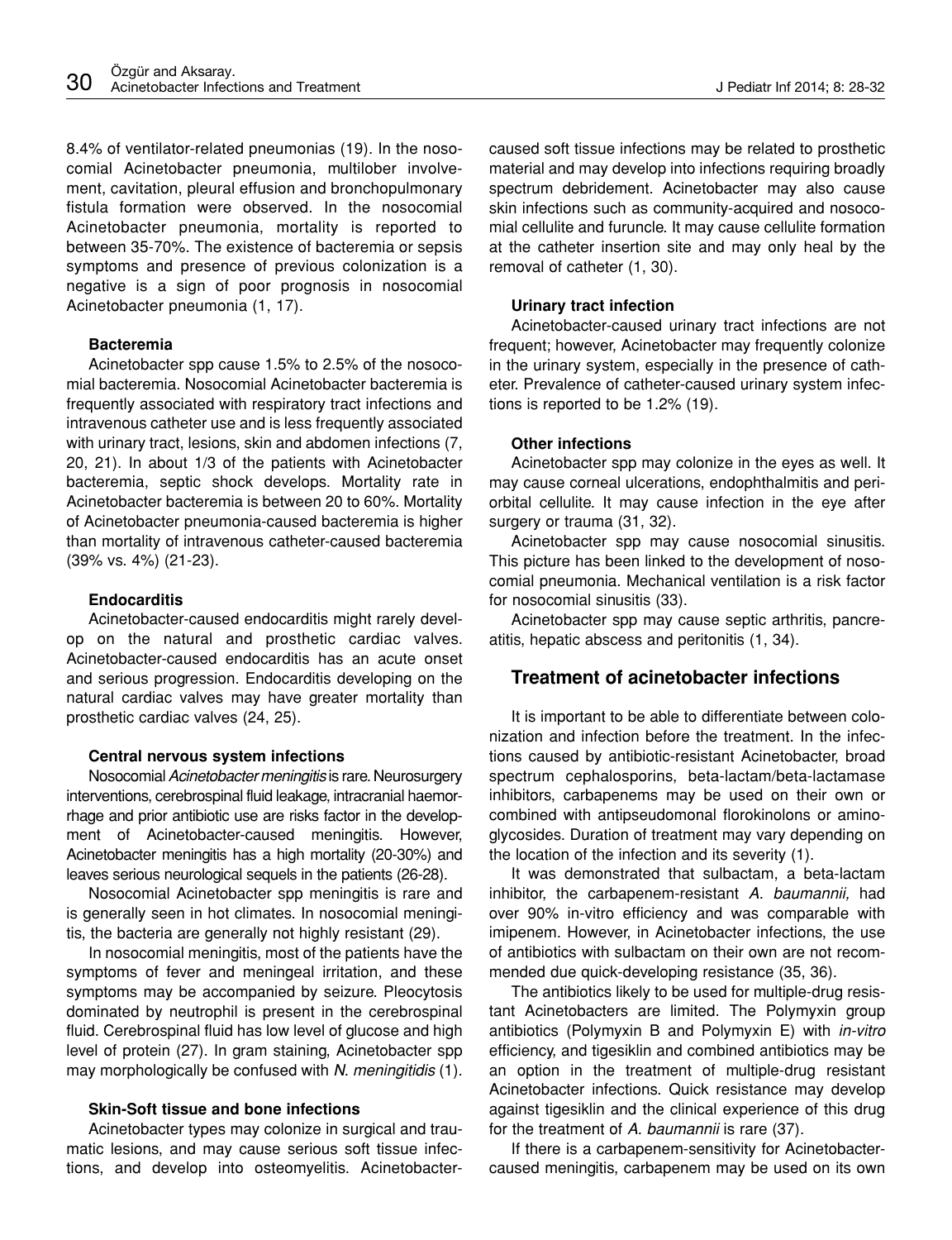or may be given intrathecally or interventricularly together with aminoglycoside. If there is carbapenem resistance, intravenous colistin may be used on its own or may be given intrathecally or interventricularly together with colistin or aminoglycoside. Colistin may also be used combined together with intravenous rifampicin (38). In antibioticresistant Acinetobacter meningitis, tigesiklin is not recommended due to its pharmacodynamic characteristics (39).

Another issue that has been under discussion recently is that beta-lactam antibiotics, especially those such as cefepime, piperacillin- tazobactam and carbapenems (meropenem, imipenem, and doripenem) are to be given with long-term infusion. The serum concentrations of drugs given with long-term infusion stay longer above the minimum inhibitor concentration (MIK) value and ensures more bactericidal effect over the sensitivity-reduced bacteria. While imipenem and meropenem serum are half-life less than four hours and the benefit of infusions longer than three hours are limited, the long-term infusion of doripenem increases drug effectiveness since serum's half-life is long (37, 40).

**Peer-review:** Externally peer-reviewed.

**Author Contributions:** Concept - Ö.Ö., N.A; Design - Ö.Ö., N.A; Supervision - N.A.; Funding - Ö.Ö.; Materials - Ö.Ö.; Data Collection and/or Processing - Ö.Ö.; Literature Review - Ö.Ö.; Writing - Ö.Ö.

**Conflict of Interest:** No conflict of interest was declared by the authors.

**Financial Disclosure:** The authors declared that this study has received no financial support.

## **References**

- 1. Allen DM, Hartman BJ. Acinetobacter species. In: Mandell GL, Bennet JE, Doun R, (eds). Pirinciples and practise of Infectious Diseases. 7th ed. Philadelphia: Elsevier Churchill Livingstone; 2009: 222. p. 2881-5.
- 2. Manchanda V, Sanchaita S, Singh NP. Multidrug Resistant Acinetobacter. Journal of Global Infectious Diseases 2010; 2: 291-304. **[[CrossRef\]](http://dx.doi.org/10.4103/0974-777X.68538)**
- 3. Maragakis LL, Perl TM. Acinetobacter baumannii: epidemiology, antimicrobial resistance, and treatment options. Clin Infect Dis 2008; 46: 1254-63. **[[CrossRef\]](http://dx.doi.org/10.1086/529198)**
- 4. Schreckenberger PC, Daneshvar MI, Weyant RS, Hollis DG. Acinetobacter, Achromobacter, Chryseobacterium, Moraxella, Methylobacterium, and other nonfermentative gram-negative rods. In: Murray PR, Baron EJ, Jorgensen JH, et al. (eds) Manual of Clinical Microbiology, 8<sup>th</sup> ed., Washington, DC: ASM Press, 2003.p.749-79.
- 5. Ganacho-Montero J, Amaya-Villar R. Multiresistant Acinetobacter baumannii infections: epidemiology and management. Curr Opin Infect Dis 2010; 23: 332-9. **[[CrossRef\]](http://dx.doi.org/10.1097/QCO.0b013e32833ae38b)**
- 6. Munoz-Price LS, Weinstein RA. Acinetobacter Infection. N Engl J Med 2008; 358: 1271-81. **[[CrossRef\]](http://dx.doi.org/10.1056/NEJMra070741)**
- 7. Gaynes R, Edwards JR; National Nosocomial Infections Surveillance System. Overview of nosocomial infections caused by gram negative bacilli. Clin Infect Dis 2005;41: 848-54. **[\[CrossRef](http://dx.doi.org/10.1086/432803)]**
- 8. National Nosocomial Infections Surveillance System. National Nosocomial Infections Surveillance (NNIS) System Reports, data summary from January 1992 through June 2004, issued Oct 2004. Am J Infect Control 2004; 32: 470-85. **[\[CrossRef](http://dx.doi.org/10.1016/j.ajic.2004.10.001)]**
- 9. Anstey NM, Currie BJ, Withnall KM. Community-acquired Acinetobacter pneumonia in the northern territory of Australia. Clin Infect Dis 1992; 14: 83-91. **[[CrossRef\]](http://dx.doi.org/10.1093/clinids/14.1.83)**
- 10. Lortholary O, Fagon J-Y, Hoi AB, et al. Nosocomial acquisition of multi-resistant Acinetobacter baumannii: Risk factors and prognosis. Clin Infect Dis 1995; 20: 790-6. **[[CrossRef\]](http://dx.doi.org/10.1093/clinids/20.4.790)**
- 11. Joly-Guillou ML. Clinical impact and pathogenicity of Acinetobacter. Clin Microbiol Infect 2005; 11: 868-73. **[\[CrossRef](http://dx.doi.org/10.1111/j.1469-0691.2005.01227.x)]**
- 12. Tomaras AP, Dorsey CW, McQueary CN, Actis LA. Molecular basis of Acinetobacter virulence and pathogenecity, In: Gerischer U (ed), Acinetobacter Molecular Biology. Norfolk, UK: Caistr Academic Pres; 2008. p.265-97.
- 13. Gaddy JA, Actis L. Regulation of Acinetobacter baumannii biofilm formation. Future Microbiol 2009; 4: 273-8. **[[CrossRef](http://dx.doi.org/10.2217/fmb.09.5)]**
- 14. Dorsey CW, Beglin MS, Actis LA. Detection and analysis of iron uptake components expressed by Acinetobacter baumannii clinical isolates. J Clin Microbiol 2003; 41: 4188-93. **[\[CrossRef](http://dx.doi.org/10.1128/JCM.41.9.4188-4193.2003)]**
- 15. O'Connell CJ, Hamilton R. Gram-negative rod infections: II. Acinetobacter infections in general hospital. N Y State J Med 1981; 81: 750-3.
- 16. Anstey NM, Currie BJ, Hassell M,. Community-acquired bacteremic Acinetobacter pneumonia in tropical Australia is caused by diverse strains of Acinetobacter baumannii, with carriage in the throat of at-risk groups. J Clin Microbiol 2002; 40: 685-6. **[[CrossRef\]](http://dx.doi.org/10.1128/JCM.40.2.685-686.2002)**
- 17. Leung WS, Chu CM, Tsang KY, et al. Fulminant communityacquired Acinetobacter baumanii pneumonia as a distinct clinical sydrome. Chest 2006; 120: 102-9. **[\[CrossRef\]](http://dx.doi.org/10.1378/chest.129.1.102)**
- 18. Chen MZ, Hsueh PR, Lee LN,. Severe community-acquired pneumonia due to Acinetobacter baumannii. Chest 2001; 120:1072-7. **[\[CrossRef](http://dx.doi.org/10.1378/chest.120.4.1072)]**
- 19. Hidron AI, Edwards JR, Patel J, et al. NHSN annual update: antimicrobial-resistant pathogens associated with healthcareassociated infections: annual summary of data reported to the National Healthcare Safety Network at the Centers for Disease Control and Prevention, 2006-2007. Infect Control Hosp Epidemiol 2008; 29: 996-1011. **[\[CrossRef](http://dx.doi.org/10.1086/591861)]**
- 20. Cisneros JM, Rodriquez- Bano J. Nosocomial bacteremia due to Acinetobacter baumannii: epidemiology, clinical features and treatment. Clin Microbiol Infect 2002; 8: 687-93. **[\[CrossRef](http://dx.doi.org/10.1046/j.1469-0691.2002.00487.x)]**
- 21. Chen HP, Chen TL, Lai CH, et al. Predictors of mortality in Acinetobacter baumannii bacteremia. J Microbiol Immunol Infect 2005; 38: 127-36.
- 22. Seifert H, Strate A, Pulverer G. Nosocomial bacteremia due to Acinetobacter baumannii. Clinical Features, epidemiology and predictors of mortality. Medicine (Baltimore) 1995; 74: 340-9. **[\[CrossRef](http://dx.doi.org/10.1097/00005792-199511000-00004)]**
- 23. Grupper M, Sprecher H, Mashiach T, et al. Attributable mortality of nosocomial Acinetobacter bacteremia. Infect Control Hosp Epidemiol 2007; 28: 293-8. **[\[CrossRef](http://dx.doi.org/10.1086/512629)]**